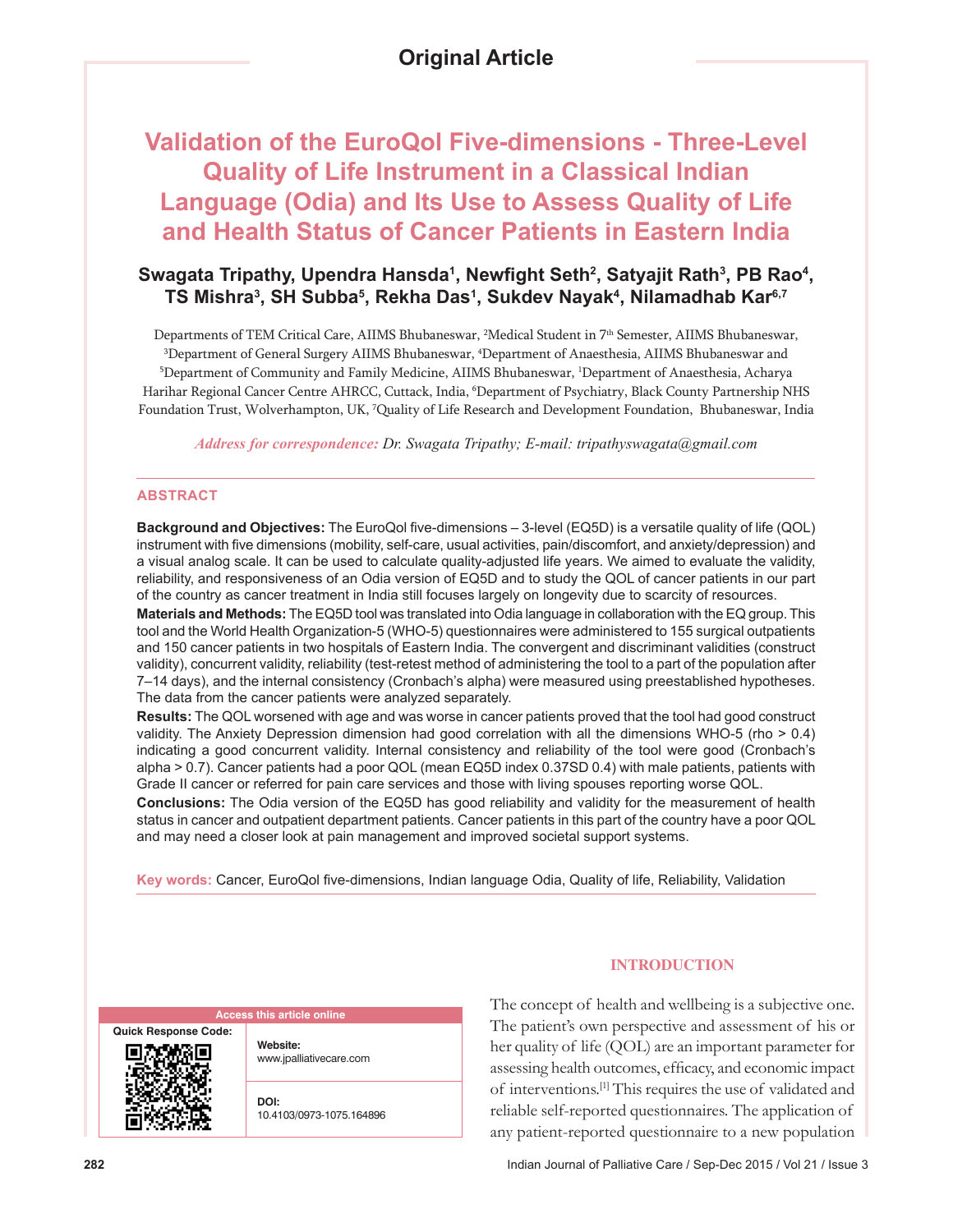requires revalidation of the instrument in the population concerned.[2]

The EuroQol five-dimension  $(EQ5D)$  is a generic, preference-based measure of health. It allows for the calculation of quality adjusted life years by adopting preference-based index scores derived from it. This aids decision‑making in health care with its varied applications.<sup>[3,4]</sup> It is one of the most frequently used instruments for assessing QOL and has been validated in many languages and disease states.[5‑7] Cancer is one of the most frequent disease‑specific applications of the EQ5D and its validity and reliability in assessing QOL in cancer patients has been established.[7]

Cancer care in India still focuses largely on longevity. Resources are scarce: The challenge of interpreting health outcomes in terms of psychological morbidity and QOL is recognized, it is often overlooked.[8,9] A large population in the Eastern part of India are conversant in Odia language. There are no accepted instruments of QOL assessment that have been validated in Odia. We aimed to validate Odia translation of the EQ5D and assess its psychometric properties in cancer patients in Eastern India.

#### **MATERIALS AND METHODS**

## **Patient sample**

The sample consisted of 155 patients attending the general surgical outpatient department (OPD) and 150 admitted cancer patients (with all sites and stages of cancer) of a University Teaching Hospital and a Regional Cancer Centre in Eastern India respectively. All adult patients conversant with Odia language and consenting to participate in the study were administered the questionnaires in a face to face interview in both the hospitals by doctors trained in the process: Demographic information was also collected. The study has received permission from the Ethical Committee Review Boards at both the hospitals.

## **Instruments**

## *EuroQol five‑dimension*

The EQ5D is a brief self-reported generic measure of current health: A simple two-page questionnaire which has five descriptive questions which may have one of three-level answers and a visual analog scale (VAS) on which patients can mark their current health state. The 5D (mobility, self-care, usual activities, pain/discomfort, and anxiety/depression) have three levels of functioning each (no problems, some problems, and unable to/extreme problems). The VAS is a scale from 0 (worst imaginable health state) to 100 (best imaginable health state). Various studies have shown the reliability of the EQ5D in general population and in different patient population including cancer patients.<sup>[10-12]</sup> As the data for the general Indian population are not available, dataset of UK population was used to calculate the EQ5D index values as advised by the EQ group.

## *World Health Organization‑5*

WHO-5 Is also a simple worded questionnaire capturing well‑being. Developed from the World Health Organization‑Ten Well‑Being Index, it was conceptualized as a unidimensional measure containing five positively worded items: "I have felt cheerful and in good spirits;" "I have felt calm and relaxed;" "I have felt active and vigorous;" ''I woke up feeling fresh and rested;'' and ''My daily life has been filled with things that interest me.'' The most relevant is to be marked on a six‑point Likert scale ranging from 0 (not present) to 5 (constantly present).<sup>[13]</sup> A sum-score can be calculated as a summary measure. Similar to our study, it has previously been used in assessing the convergent validity of the English language version of the EQ5D.<sup>[14]</sup> The WHO-5 has previously been validated in the Indian population and found to have a high reliability ( $k = 0.71$ ).<sup>[15]</sup>

# *Translation and official approval of EuroQol group*

The principal investigator contacted the EQ group for all relevant information regarding the official procedure for translation and approval of the English version of the EQ5D. A constant communication between the members of the translation review team (constituting Odia linguists and study investigators) and the EQ group allowed them to provide feedback and comments on the reports of each stage of translation of the questionnaire [Figure 1].

The aim is to produce an easy and natural-sounding translation which is acceptable to respondents in the target language while also transmitting the meaning of the original. The translation teams were required to include at least one nontechnical person, and the respondent testing was to be done on a spectrum of healthy and sick patients of varied education level. Details of all translators and respondents were required to be submitted to the EQ Group for approval. Official approval was based on the quality and detail of the reports provided to the EuroQol Translation Committee.

## **Construct validity**

## *Convergent*

Convergent and discriminant validity are regarded as subsets of the construct validity of an instrument. Convergent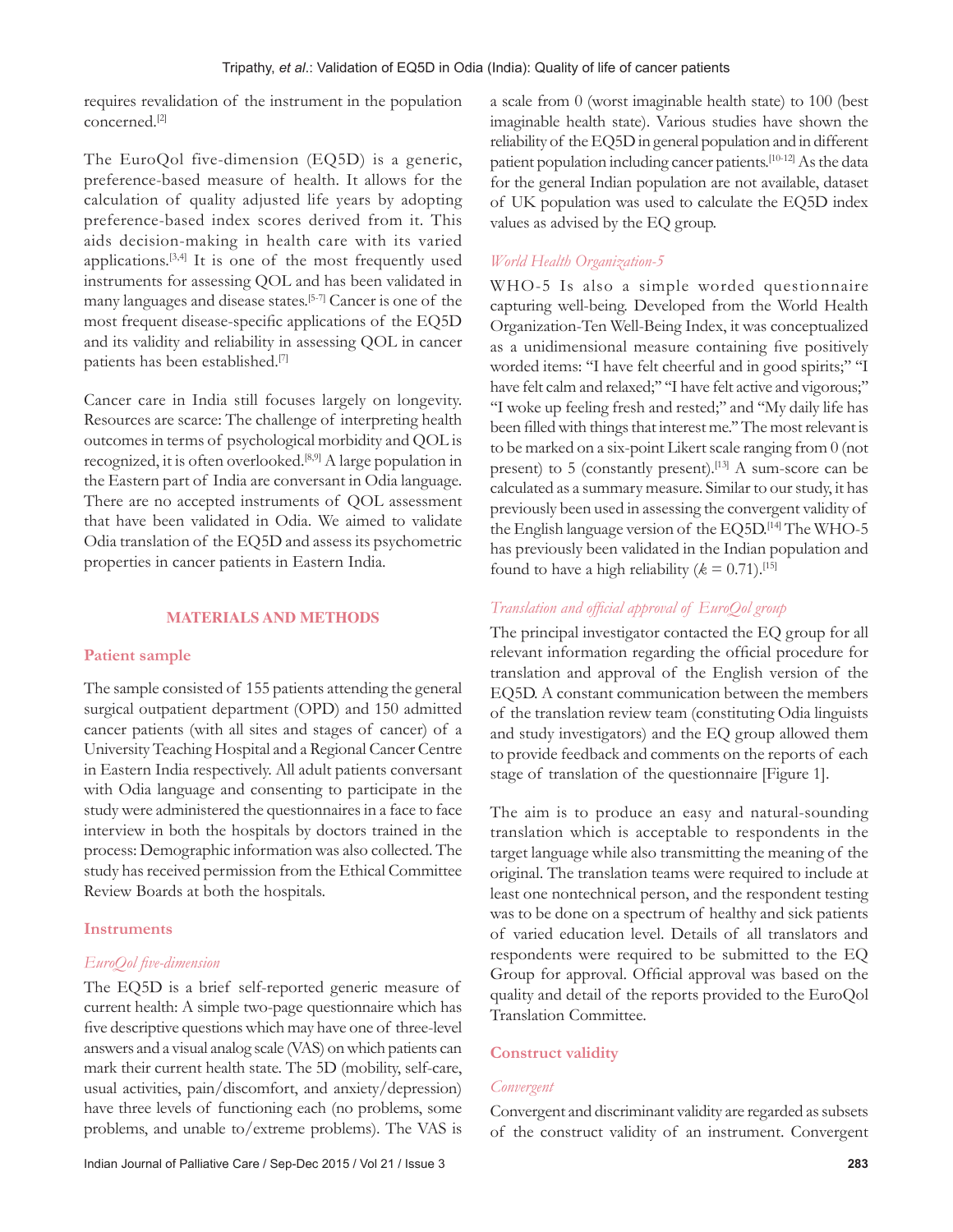#### Tripathy, *et al*.: Validation of EQ5D in Odia (India): Quality of life of cancer patients



**Figure 1:** Steps for translation official approval of Odia version of EuroQol five-dimensions

validity tests that constructs that are expected to be related are related. Discriminant (or divergent) validity tests that construct that should have no relationship, do not.<sup>[16]</sup> To test for convergent validity, the hypothesis made was that there would exist a strong correlation between increasing age and self‑reporting of problems in the domains mobility, self-care and usual activities (hypothesis 1). It was also hypothesized that anxiety and worries would be greater among women respondents (hypothesis 2).

#### **Discriminant validity**

To test for discriminant validity, it was hypothesized that the EQ5D would be able to distinguish between general surgery OPD patient and cancer patients (hypothesis 3).

## **Concurrent validity**

Concurrent validity between the EQ5D dimensions and the WHO‑5 items was assessed using the Spearman rank order coefficients (Spearman's rho). It was hypothesized that there would be a significant correlation between all WHO‑5 items and the anxiety/depression domain of EQ5D (hypothesis 4).

## **Reliability**

An instrument or tool is considered reliable if its results are consistent and reproducible. The test-retest measure of reliability was evaluated by re‑administering the questionnaire over phone to 15% of the subjects after a gap of 14–21 days.

## **Internal consistency**

This measures the degree of correlation between different items within a tool‑items which propose to measure the same construct, should have similar values. It was assessed using Cronbach's alpha, with a value >0.7 being acceptable.

#### **Statistical analysis**

The Chi-square test, Mann–Whitney test, or Spearman's correlation coefficient were used where appropriate to test the hypotheses. Strong, moderate, and weak correlations were defined as  $> 0.60$ , 0.30–0.60, and <0.30, respectively.<sup>[17]</sup> Intra-class correlation coefficient was used to measure test-retest reliability of the EQ5D responses; a desired value was  $> 0.5$ .<sup>[17]</sup> The internal consistency of the scale was calculated with Cronbach's alpha coefficient (minimum acceptable value for alpha was 0.7). A *P* < 0.05 was considered as statistically significant. Data were analyzed with SPSS for windows (version 21, SPSS Inc., IL, USA).

#### **RESULTS**

## **Patient characteristics**

A total of 305 patients were interviewed in between February and August 2014. Of these, 150 patients were inpatients in a dedicated cancer center and 155 were patients who had come to the surgical OPD of a university hospital. Their demography and characteristics are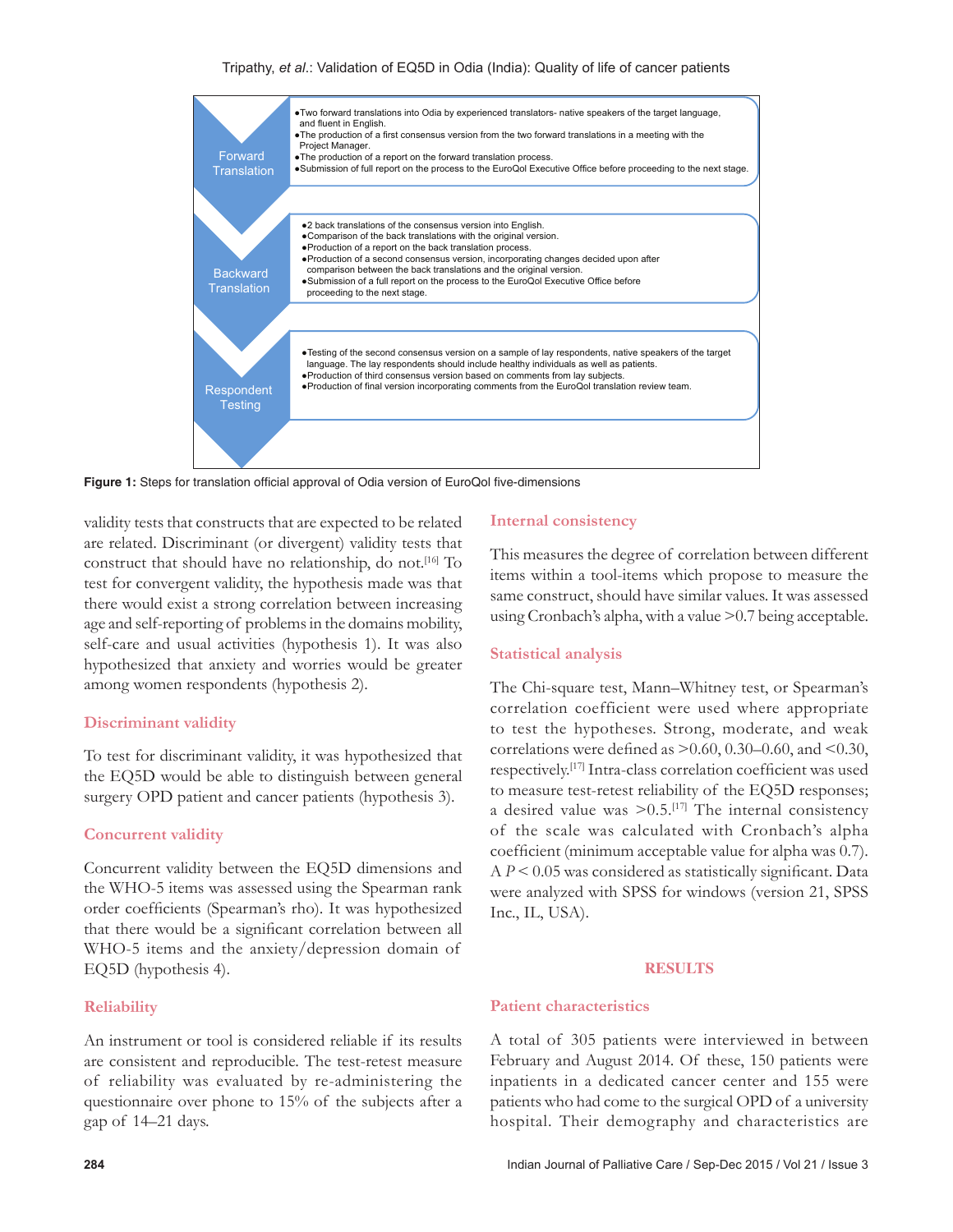summarized in Table 1. The median age of all the patients was 45 years (range 18–85), the male: female ratio was 1.4:1. Forty percentages of the patients were uneducated, and 23% were graduates with the surgical OPD patients being better educated. More than 76% of all the patients were married and were living with their spouse. Among the patients who attended the surgical OPD, complaints varied widely from skin and soft tissue ailments in 15%, fistula and hemorrhoids 12%, renal and genitourinary complaints in 22%, and gastritis and constipation in 11%. Table 1 lists the relevant details of the cancer patients' disease.

#### **EuroQol five‑dimensions data**

The response rate was more than 99% with five missing data for all variables. VAS index had a median value of 0.63 (skewness‑0.6), with a range from −0.07 to 1 [Figures 2 and 3]. The calculated utility score had a median value of 0.65 (skewness –1.13), with range from 0.65 to a maximum of 1.00 (best health scenario).

| Table 1: Patient characteristics[1] |                     |                        |  |  |  |
|-------------------------------------|---------------------|------------------------|--|--|--|
| Characteristic                      | OPD patient (n=153) | Cancer patient (n=150) |  |  |  |
| Age median (IQR)                    | 37(26)              | 50(23)                 |  |  |  |
| Sex                                 |                     |                        |  |  |  |
| Male/female                         | 105/48              | 69/81                  |  |  |  |
| Education n (%)                     |                     |                        |  |  |  |
| Nil                                 | 15(9.8)             | 107(71.3)              |  |  |  |
| $10^{th}$                           | 47(30.7)            | 33(22.0)               |  |  |  |
| Graduate                            | 63(41.2)            | 8(5.3)                 |  |  |  |
| Postgraduate                        | 28(18.3)            | 2(1.3)                 |  |  |  |
| Socioeconomic (%)                   |                     |                        |  |  |  |
| High                                | 8.0                 | 3.0                    |  |  |  |
| Middle                              | 33.0                | 25.0                   |  |  |  |
| Low                                 | 59.0                | 72.0                   |  |  |  |
| Marital status, n (%)               |                     |                        |  |  |  |
| Single                              | 43(28)              | 12(8)                  |  |  |  |
| Married                             | 104 (68)            | 126 (84)               |  |  |  |
| Widowed/separated                   | 5(3)                | 12(8)                  |  |  |  |
| Cancer staging n (%)                |                     |                        |  |  |  |
| $\overline{1}$                      | Not applicable      | 26(17.3)               |  |  |  |
| $\mathbf{II}$                       |                     | 51(34)                 |  |  |  |
| III                                 |                     | 48(32)                 |  |  |  |
| IV                                  |                     | 25(16.7)               |  |  |  |
| Treatment modality n (%)            |                     |                        |  |  |  |
| Multimodality                       | Not applicable      | 45(30)                 |  |  |  |
| Unimodality                         |                     | 105 (70)               |  |  |  |
| Pain management n (%)               |                     |                        |  |  |  |
| <b>No</b>                           | Not applicable      | 87(58)                 |  |  |  |
| Yes                                 |                     | 62(41)                 |  |  |  |
| Not sure                            |                     | 1(0.7)                 |  |  |  |

IQR: Interquartile range, OPD: Outpatient department

#### **Test‑retest reliability**

A total of 15% (45) of patients were called after 2 weeks (median 16 days) of the original interview. The correlation coefficient (Pearsons) for the first and second interviews for EQ5D VAS score and among the cancer patients and OPD patients was 0.72 and 0.55 (strong correlation, *P* < 0.005), respectively.

#### **Internal consistency**

The Cronbach's alpha for the instrument was 0.76 signifying a good internal consistency.

#### **Validity**

#### *Construct validity*

## Convergent validity (H1 and H2)

As hypothesized, with an increase in age, respondents demonstrated a significant increase in self-reported problems in the mobility, self-care and activities dimensions: Reported problems in anxiety and pain did not differ significantly across age [Table 2]. Men reported significantly more problems in the mobility dimension of EQ5D. There was no difference in any other dimensions among men and women [Table 3].

### Discriminant validity (H3)

A significant difference was noted in the frequency of reported problems among the surgical OPD and cancer patients in all the dimensions of EQ5D. There was a statistically significant difference in the calculated utility indices of VAS and EQ5D dimensions, with cancer patients reporting a worse QOL in both scores [Table 4].

#### *Concurrent validity*

Patients were grouped according to their response on EQ5D and WHO‑5. All Spearman rank order coefficients for comparison of EQ5D with the five WHO-5 items were significant  $(P < 0.05)$ . EQ5 (anxiety) domain of EQ5D had strong negative correlation with all WHO-5 domains(rho = 0.37, 0.43, 0.37, 0.42, and 0.47) as expected. Correlation (negative) was moderately strong (0.3–0.34) between mobility, self-care, and usual activities with feeling active and vigorous

#### **Analysis of patients having cancer**

The distribution of disease was as follows‑gastrointestinal malignancy in 49, genitourinary in 31, Head, Neck, and Breast cancers in 24 each and lungs cancer in eight patients. Hematologic, skin and soft tissue, and central nervous system tumors were the diagnosis in the remaining patients.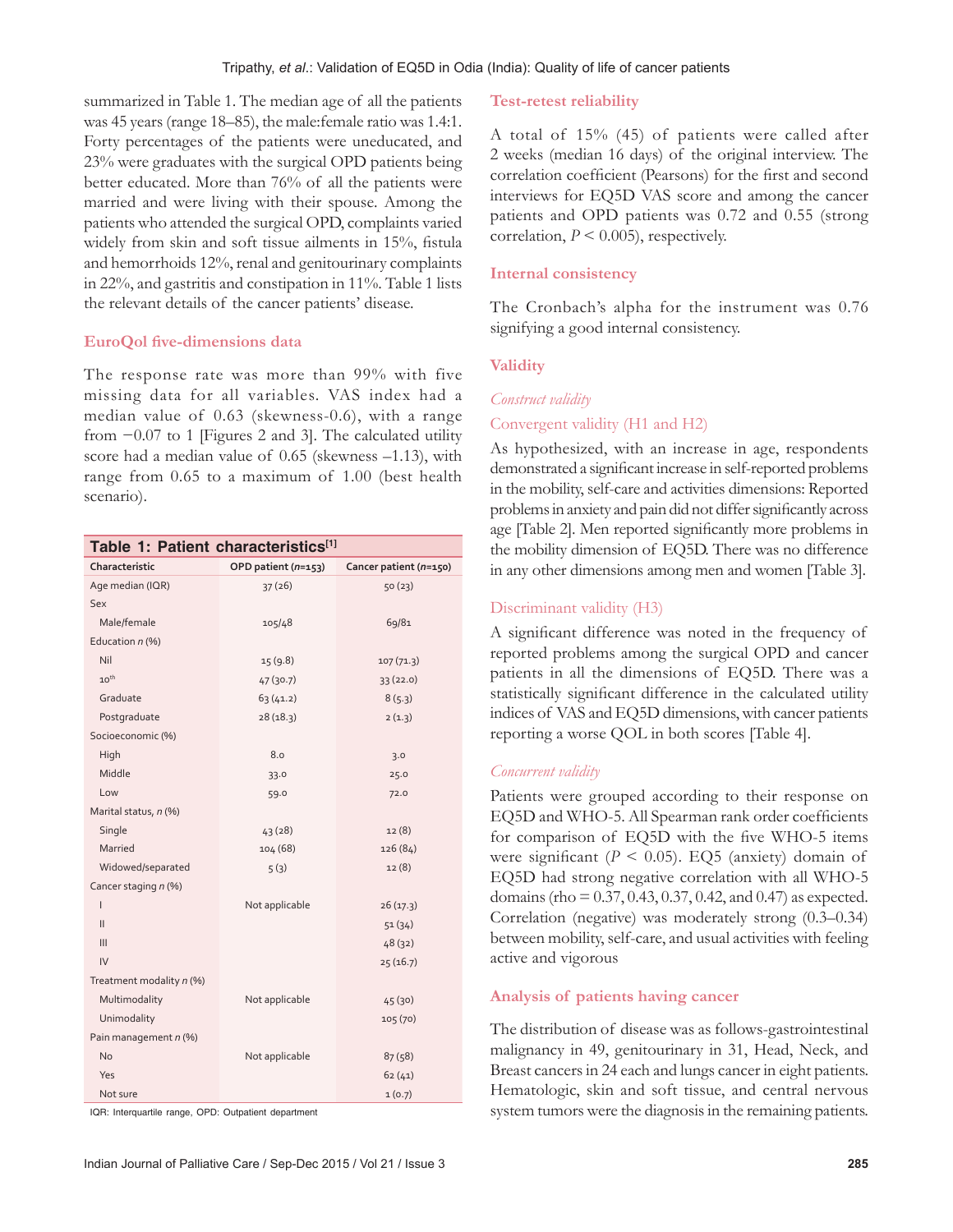Men diagnosed with cancer rated their QOL on the VAS scale as being significantly worse than women  $(P = 0.02)$ . This difference was not seen in the general OPD patients.

In the EQ5 domains, significantly greater problems were rated by the men in the domains of mobility, self-care and usual activities  $(P < 0.005)$  whereas pain and anxiety ratings were similar among the two sexes. People who had been referred to the pain services reported significantly worse QOL than those not (*P* = 0.01).When analyzed according to cancer stages, persons with stage two cancer reported maximum anxiety. Anxiety and depression were also significantly greater in cancer patients whose spouse were alive than not  $(P = 0.000)$ .

There was no relation of education level or socioeconomic grade with the QOL as assessed by EQ5D domains or VAS scores.

#### **DISCUSSION**

Translation and validation of a tool across cultures is a challenge. The EQ5D has traditionally been validated and tested in the western population; although translations are available in other languages, few have attempted the validation of a translated non-European version.<sup>[18]</sup> Studies from India have recently started to use local translations of the English (Indian) version of the EQ5D, but to the best of our knowledge, we are the first to attempt validation of the translated tool in an Indian patient population.[19,20]

The translation process, done in close collaboration with the EQ group was rigorous, taking more than 3 months. Similar to Kim *et al*., the group and the respondents found it mostly simple to translate and understand. Some words or phrases such as "anxiety," "confined to bed," "depression," had to be discussed to reach a consensus equivalent having the right nuance as many words exist in Odia language varying in grade of severity for anxiety and depression.

The questionnaire was administered to the large percentage of uneducated patients by trained personnel in face to face interviews. The interviewers reported a difficulty in comprehension of the VAS scale by some people. The main reasons were two: A difficulty in grasping the mathematical concept of the measuring scale and a general apathy in trying to apply the concept. Application of a monetary scale (like 10 paise of a rupee to demonstrate 10 of 100) and gentle persuation overcame these hurdles in all patients.



**Figure 2:** Histogram of EuroQol five-dimension visual analog scale scores in cancer patients



**Figure 3:** Histogram of EuroQol five-dimension visual analog scale scores in outpatient department patients

### **Table 2: Percentage of total respondents (***n***=154) reporting any difficulty in the dimensions of EQ5D categorized by age**

| -<br>$\sim$              | -         |       |           |           |         |           |     |            |
|--------------------------|-----------|-------|-----------|-----------|---------|-----------|-----|------------|
| EQ <sub>5</sub> D domain | Age       |       |           |           |         |           | P   |            |
|                          | $18 - 29$ | 30-39 | $40 - 49$ | $50 - 59$ | $60-69$ | $70 - 79$ | >79 |            |
| Mobility                 | 23        | 30.7  | 35.4      | 35.1      | 32      | 50        | 60  | $0.005***$ |
| Self-care                | 6.6       | 21    | 18.8      | 22.4      | 25.6    | 37.6      | 60  | $0.01*$    |
| Usual activities         | 18.3      | 35.5  | 31.2      | 46.2      | 39.5    | 75        | 60  | $0.01*$    |
| Pain/discomfort          | 63.4      | 67.4  | 81.2      | 76.1      | 67.4    | 87.5      | 60  | 0.1        |
| Anxiety                  | 63.3      | 83    | 95.8      | 94        | 79      | 87.5      | 40  | 0.5        |

EQ5D: EuroQol five-dimensions, QOL: Quality of life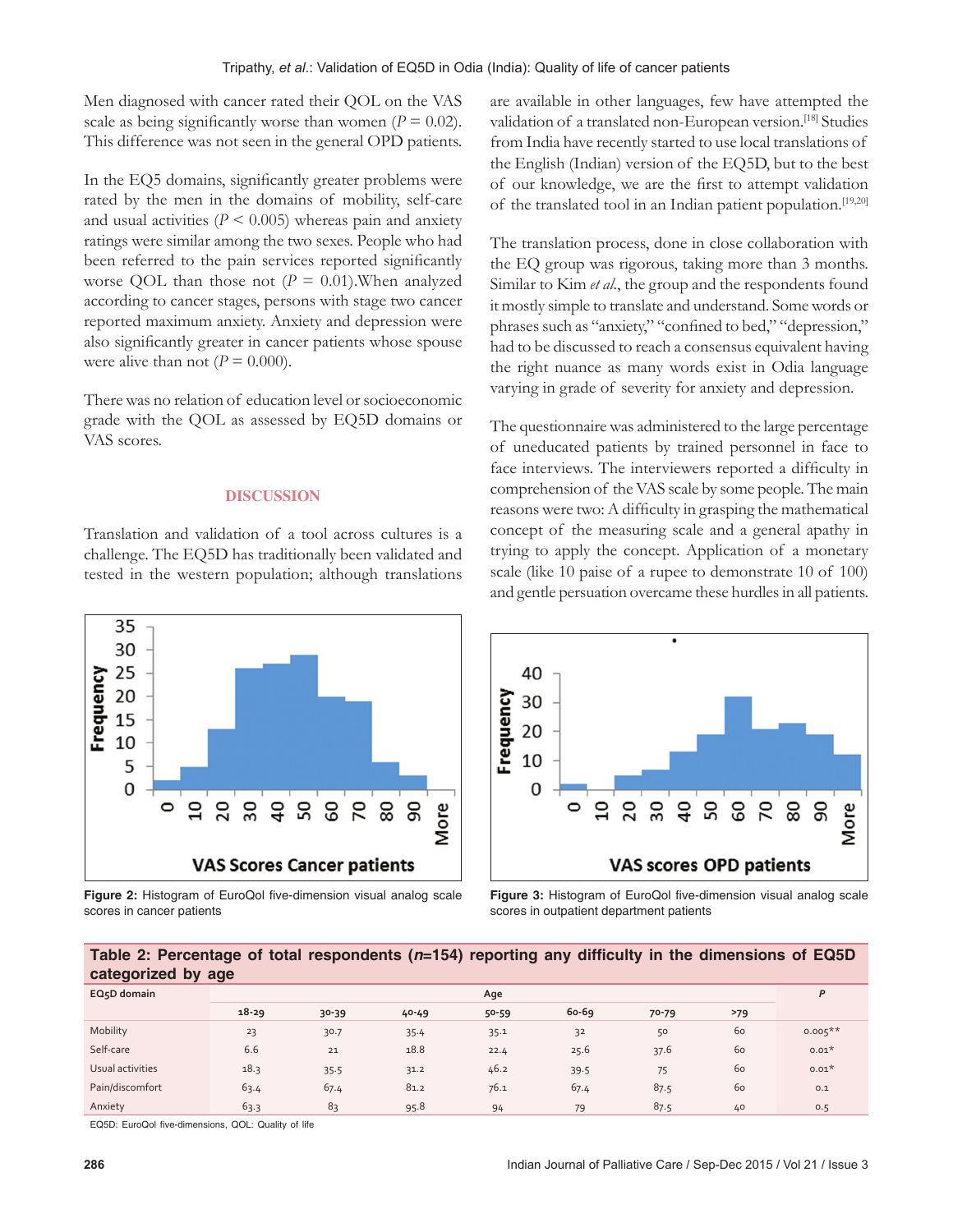| Table 3: Differences in the frequency of reported<br>problems among men and women patients |              |              |         |  |  |
|--------------------------------------------------------------------------------------------|--------------|--------------|---------|--|--|
| EQ <sub>5</sub> D domain                                                                   | Male $n$ (%) | Female n (%) | P       |  |  |
| Mobility                                                                                   | 70(40.4)     | 31(24.3)     | $0.02*$ |  |  |
| Self-care                                                                                  | 41(23.7)     | 19(15.0)     | 0.14    |  |  |
| Usual activities                                                                           | 75(42.9)     | 39(30.0)     | 0.19    |  |  |
| Pain/discomfort                                                                            | 130 (75.0)   | 84(65.7)     | 0.46    |  |  |
| Anxiety                                                                                    | 144(82.7)    | 101(77.9)    | 0.42    |  |  |

EQ5D: EuroQol 5 dimensions, QOL: Quality of life

|  |  |                                              | Table 4: Difference in reported problems and utility |
|--|--|----------------------------------------------|------------------------------------------------------|
|  |  | scores among outpatients and cancer patients |                                                      |

| EQ <sub>5</sub> D dimension | <b>General OPD</b><br>$(n=153)(%)$ | Cancer<br>$(n=150)(%$ | P          |
|-----------------------------|------------------------------------|-----------------------|------------|
| Mobility                    |                                    |                       |            |
| No problem                  | 103(65.4)                          | 97(64.7)              | $0.004***$ |
| Some problem                | 48(30.7)                           | 38(25.3)              |            |
| Severe problem              | 2(1.3)                             | 15(10.1)              |            |
| Self-care                   |                                    |                       |            |
| No problem                  | 139 (90.8)                         | 103 (68.7)            | $0.000**$  |
| Some problem                | 13(8.6)                            | 25(16.7)              |            |
| Severe problem              | 1(0.7)                             | 22(14.7)              |            |
| Usual activities            |                                    |                       |            |
| No problem                  | 117(76.3)                          | 75(50.0)              | $0.000**$  |
| Some problem                | 29 (19.1)                          | 42(28.0)              |            |
| Severe problem              | 7(4.6)                             | 33(22.0)              |            |
| Pain/discomfort             |                                    |                       |            |
| No problem                  | 36(23.7)                           | 44(29.3)              | $0.000**$  |
| Some problem                | 105(68.4)                          | 71(47.3)              |            |
| Severe problem              | 12 (7.9)                           | 35(23.3)              |            |
| Anxiety/depression          |                                    |                       |            |
| No problem                  | 39(25.7)                           | 15(9.3)               | $0.000**$  |
| Some problem                | 96(62.5)                           | 69 (46.3)             |            |
| Severe problem              | 18(11.8)                           | 66(44.0)              |            |
| EQ5D utility score          | 0.75                               | 0.41                  | $0.01*$    |
| Median (IQR)                |                                    |                       |            |
| VAS utility score           | 0.7                                | 0.5                   | $0.00*$    |
| Median (IQR)                |                                    |                       |            |

IQR: Interquartile range, EQ5D: EuroQol five-dimensions, QOL: Quality of life, OPD: Outpatient department

The translated version fulfilled three of the four a ‑ priori hypotheses for validation - the problems reported on the EQ5D descriptive domains increased significantly with age and Odia version could discriminate well between patients coming to the general OPD and patients with cancer, thereby demonstrating a good construct (convergent and discriminant) validity. In our population, unlike that seen by Cleemput *et al*., female patients did not report greater anxiety or depression than men-this may be a reflection of cultural difference, as Indian women are presumably exposed to greater suppression and hardships than their western counterparts.[21] The anxiety/depression domain of the EQ5D showed a strong correlation with all the WHO-5 domains-demonstrating the concurrent validity of

the translated instrument; the correlation with other EQ5D domains was poor, as seen in earlier studies.<sup>[14]</sup> The internal consistency and test‑retest reliability were also high for the translated version in our patient population.

The patients with cancer being admitted to the Regional Cancer Centre in the Eastern part of the country appear to have a poorer self-reported QOL – mean EQ5D index  $0.37 \pm 0.4$  compared to data from Western countries (index means  $0.33 \pm 0.4$ –0.93  $\pm$  0.12) cross patients with various types and stages of cancer.<sup>[22]</sup>

The reasons for a poor health status of cancer patients in India are multifactorial and our study was not designed to assess them.[23] However, the significantly worse QOL in patients referred to pain services might indicate a delay in referral to and dearth of palliative care and pain services in Odisha. As seen previously, patients with a lower stage of cancer (stage two) had significantly higher anxiety and depression.[24] This group lies midway between a curable pathology and acceptance of a poor prognosis‑improved counseling and a multipronged approach with psychiatric assessment may be warranted in them. Contrary to Western studies, our female patients showed no difference in anxiety scores and reported problems in mobility were high among male patients. Anxiety and depression were significantly higher among cancer patients who had a living spouse, possibly indicating concerns in social support to the surviving spouse with worsening condition of the patient, again a possible cultural effect. We did not find any association with the level of education, socioeconomic status and QOL.

#### **CONCLUSION**

Odia version of the EQ5D has good reliability and validity for the measurement of health status in oncology and OPD patients and can be used in similar clinical scenarios. The QOL of cancer patients in our cohort appears low, and causes and interventions for the same will need to be further investigated. Our results being in line with existing evidence may allow the use of Odia EQ5D in the evaluation of economic and outcome measures in Eastern India.

The EQ5D being a simple generic tool can be administered even in the outpatient practice, validation of this translated version in other disease states will allow more widespread use.

#### **REFERENCES**

1. Sinha R, van den Heuvel WJ, Arokiasamy P. Validity and reliability of MOS short form health survey (SF‑36) for use in India. Indian J Community Med 2013;38:22‑6.